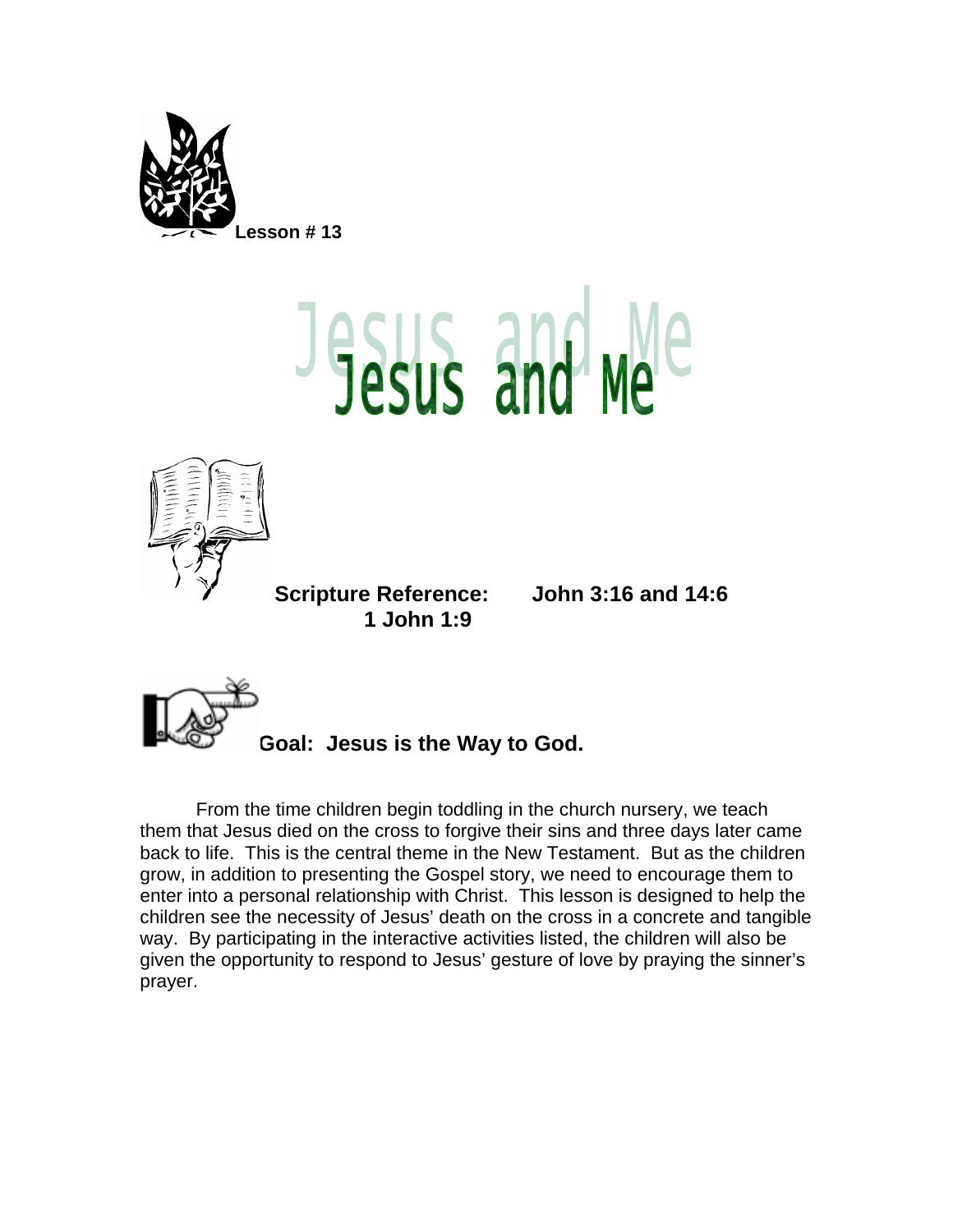

**Opening Activity:** 

(For this activity, you will need masking tape. Ahead of time, make a large Tic-Tac-Toe grid on the floor using masking tape.)

Have the children play Human Tic-Tac-Toe. The object of the game is to get three X's or three O's in a row – vertically, horizontally, or diagonally. Place the children in two lines close to the grid. One line will be the X's; the other will be the O's. Have the X's cross their arms to form an X. Have the O's hold their arms over their heads to form an O. Each child will get a turn to go stand in a position on the grid. It is their choice where they want to stand. No one may tell them or point out to them where to stand.

Have the first person in the X line move to a place on the grid, then have the first person in the O line do the same. Continue alternately through the lines until one team wins or a draw is declared. Play additional games if desired, having the children return to stand in their lines behind any children who didn't get a turn in the previous game. You may also switch which team has X and O.

When finished, say: **When we play Tic-Tac-Toe or another game, we hope we will win, but we can't be certain we will. We may know some strategies or special moves to help us win, but we never know what moves the other player may make. So even though we hope to win, we can't be certain of it.** 

**There is something we can put our hope in that is certain. We can put our hope in Jesus. Today we're going to learn** *why* **we can put our hope in Him.** 



(For this activity, you will need a box of toothpicks, a bag of marshmallows, one sheet of black construction paper, two sheets of green construction paper, and Bibles.)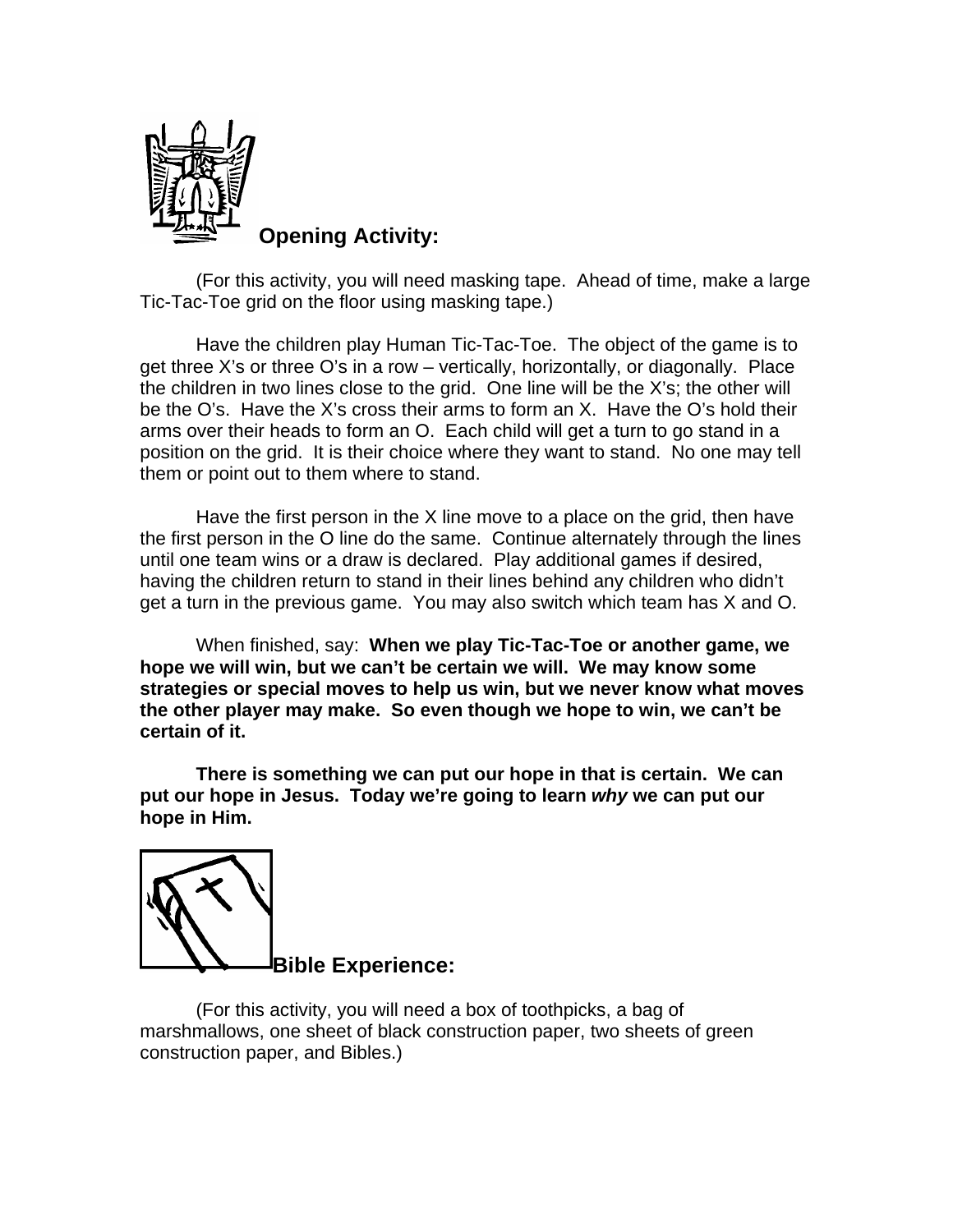Gather the children in a circle on the floor or around a table. Say: **When God created people, He made them with needs. What are some things people need?** *food, shelter, clothing, air, water, family, friends, etc.* **What do you think is the most important thing people need?** *God*

**People need God. They need to know God loves them. God loves them so much that He wants them to be a part of His family. However, there is a problem preventing that from happening.** 

Place a sheet of green construction paper on the floor. **Let's pretend this is a country. Ordinary people like us live here.** 

Lay another sheet of green paper approximately 9 inches away from the first sheet parallel to it. **Over here is another country. God lives here.** 

Slide a sheet of black construction paper between the two green sheets. **Between the two countries is a terrible black water river called "Sin River." This river is much too wide and the current is much too swift for anyone to swim across it.** 

**God loves the people. He wants them to come and join His family. The people truly want to come, but how can they when Sin River is in the way? What can we do to help them get to the other side?** *build a bridge* 

Have the children build a bridge using marshmallows and toothpicks. Then say: **Wow! You did a terrific job! Now the people can walk across the bridge to join God's family.** 

**The scene we just created was pretend. People can't build a bridge to get to God. But some things in the story are real. God really does love us, and He wants us to be members of His family. Our sins get in the way though. So God has provided a "bridge" for us. Let's look in the Bible to learn more about this "bridge."** 

Assist the children in looking up John 14:6; ask someone to read the verse. Then have the children turn in their Bibles to John 3:16; ask another child to read it. **Who is the "bridge" God has provided for us? Jesus is our bridge; He is our way to God. We're going to do a science experiment now to help us understand how Jesus helps us get past our sins.**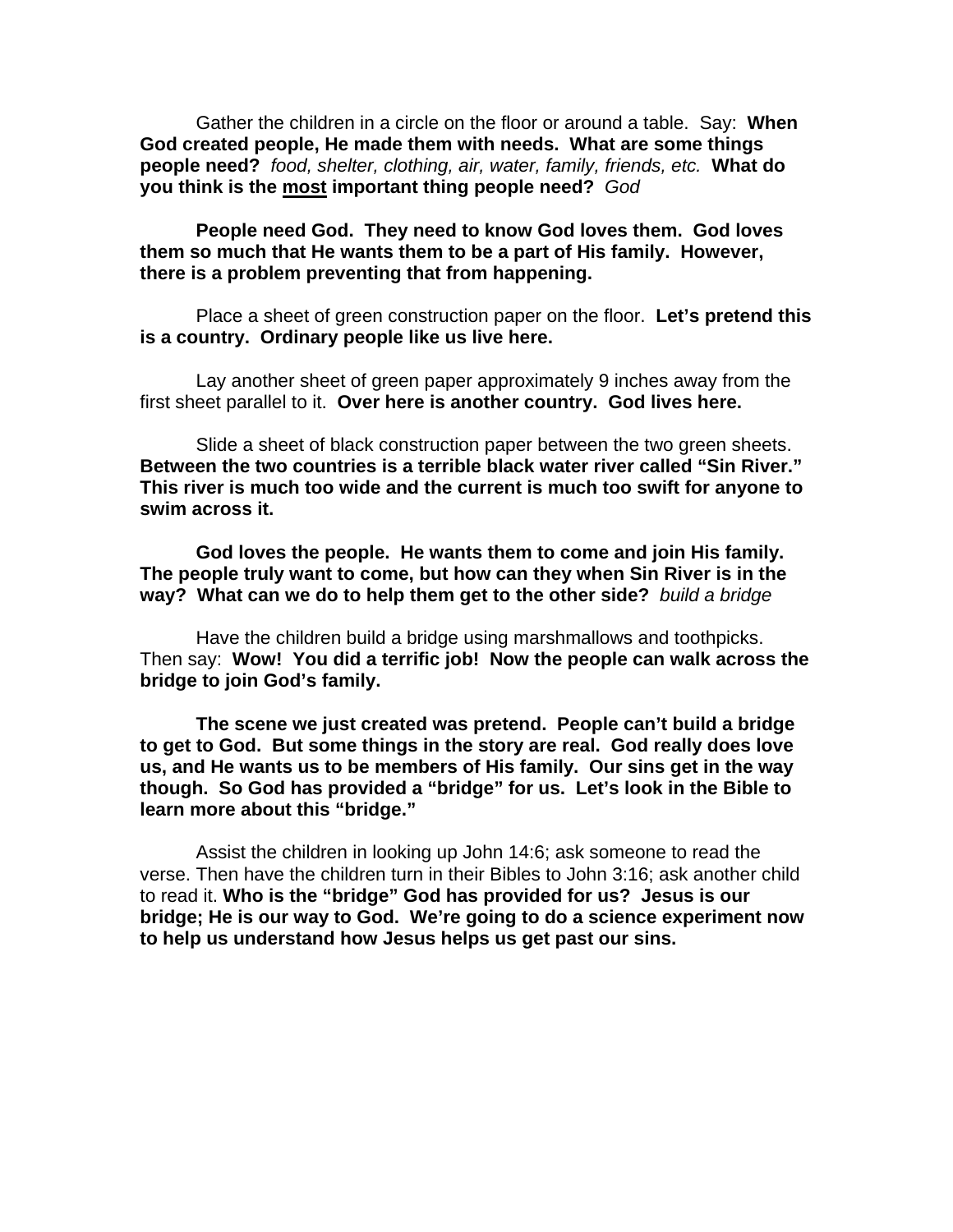

**Life Application:** 

(For this activity, you will need a clear quart jar half-filled with water, small bottles of food coloring, ½ cup of bleach, and a large spoon for stirring.)

Set the jar of water in the middle of the table. Say: **This jar of water stands for you, for your life. You're a pretty good person. You try to be nice to others, and you live a clean life.** 

Place the bottles of food coloring alongside the jar of water. **These bottles of food coloring stand for sins. What are some sins people commit? Usually when we think of sins, we think of really awful things like killing someone or stealing something. But sins can be little things too, like telling a lie, cheating on a test, or calling your brother a nasty name.** 

**No matter how good of persons we think we are, we all sin. For instance, even though I try to be a nice person, last week I …** Tell something you did that you shouldn't have. Pick up a bottle of food coloring and squeeze a drop into the jar of water and stir. **That was wrong, and now my life doesn't look as clean as it did.** 

Have the children each think of something they have done in the past week that they shouldn't have. They don't have to say it aloud. Once they have thought of something, allow them to come one at a time and squeeze a drop of food coloring (any color) into the water and stir. It will end up looking black. **Our lives aren't looking so good anymore, are they? Our sins are dark and ugly. We deserve to be punished for them.** 

Hold up container of bleach. **This bleach stands for Jesus. Jesus, who didn't have any sin in Him at all, said, "I'll take the punishment for your sins." And He was placed on a cross to die.** Pour bleach into jar of colored and stir. It will take some time, but the water will clear up.

When the water is clear, say: **Jesus died on the cross so our sins can be forgiven and we can be made clean again. But if we want Him to do those things for us, we need to tell Him. The Bible says…** Read 1 John 1:9.

Have the children close their eyes and bow their heads. **If you want Jesus to make you clean again, please silently repeat the prayer I'm going to say. If you're not ready to ask Him today, just sit quietly.** Lead the children in the salvation prayer, slowly reading one phrase at a time.